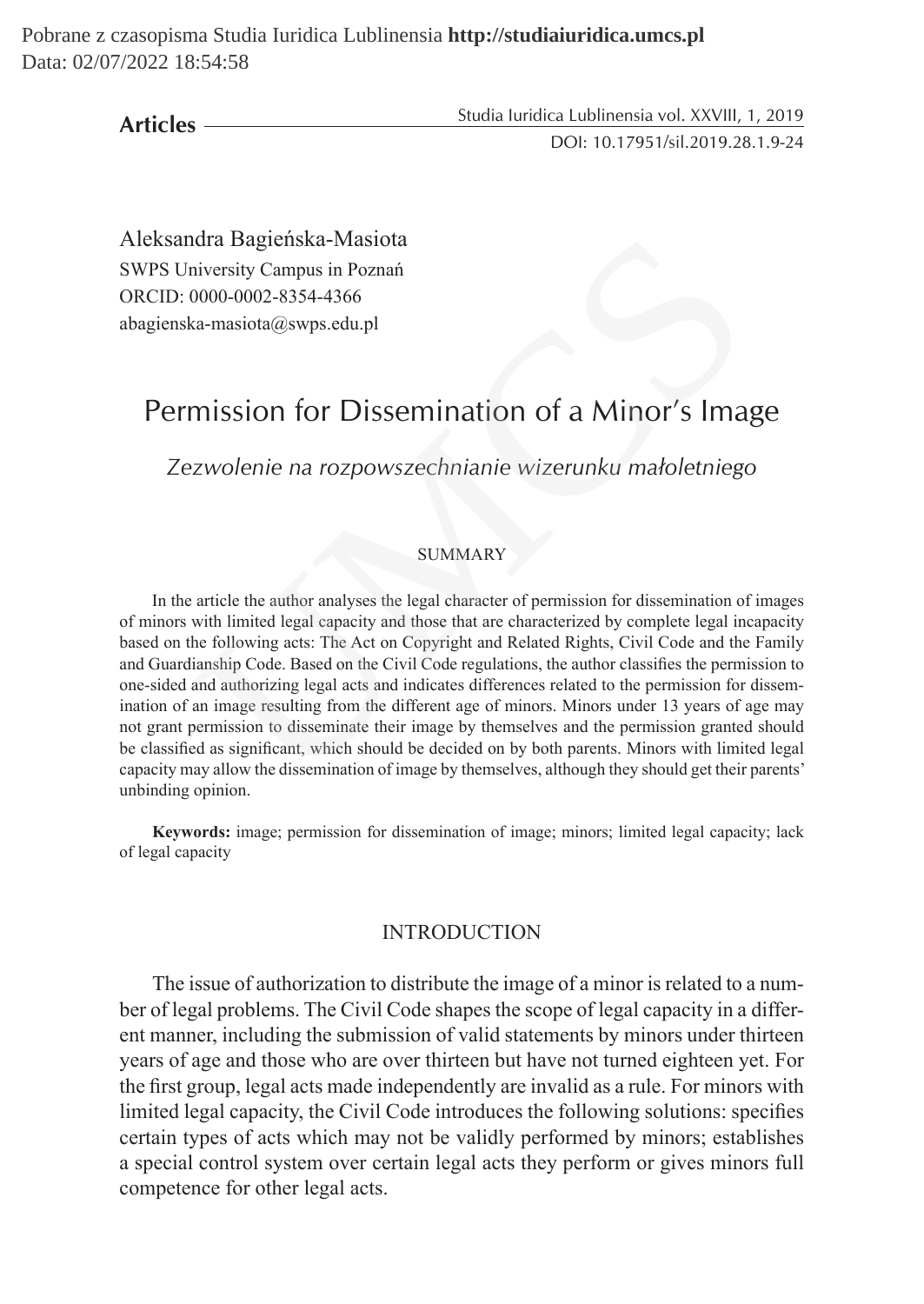In the article, the author analyses the problems of permission for dissemination of the image as regards two categories of minors specified above. Considerations regarding the legal nature of permission were preceded by a synthetic presentation of opinions of the doctrine and case law which define the image and discussion of principles governing the dissemination of image. In the context of minors with limited legal capacity, the author's aim is to answer the question to what extent they are allowed to decide freely about image dissemination. In the context of minors with no legal capacity, it is the author's aim to answer the question: can the granting of permission be regarded as the child's so-called significant matters which should be decided on by parents jointly? To answer the question above, the author shall perform a dogmatic and legal analysis of regulations based on the Act on Copyright and Derivative Rights, the Civil Code and the Family and Guardianship Code.

The problems of the minor's image were so far discussed in the relevant literature. Attention should be drawn to the publications concerning exceptions and the necessity to obtain permission for dissemination, i.a. *Dziecko w świetle fleszy* – *problematyka prawna ochrony dóbr osobistych*<sup>1</sup> and *Rozpowszechnianie wizerunku małoletniego na podstawie art. 81. ust. 2 ustawy o prawie autorskim i prawach pokrewnych*<sup>2</sup> . In the former, the author analyses the problems of the dissemination of a minor's image if he/she is a model. In the second article, she analyses the problems of image dissemination of celebrities' minor children in magazines. The problems of a child's image was also partly undertaken in the article entitled: *Udostępnianie i publikowanie wizerunku nasciturusa, noworodka i małego dziecka w świetle zasady dobra dziecka*<sup>3</sup> , by J. Haberko and by E. Ferenc-Szydełko in the study entitled: *Wizerunek dziecka jako dobro prawnie chronione. Wybrane zagadnienia*<sup>4</sup> . In the cited articles, the problems of a minor's image was not thoroughly analysed, which allows the author of the present article to try to explore the subject further and to answer the previously posed questions. ons of the doctrine and case law which define the image and disc<br>ples governing the dissemination of image. In the context of mino<br>egal capacity, the author's aim is to answer the question to what exte<br>ed to decide freely

There is a relatively large number of publications on the legal nature of permission. In civil law, the notion of permission is highly controversial. Some representatives of the doctrine are of the opinion that permission is a one-sided legal act with

<sup>1</sup> A. Sydor, *Dziecko w świetle fleszy – problematyka prawna ochrony dóbr osobistych*, "Zeszyty Naukowe Uniwersytetu Jagiellońskiego. Prace z Wynalazczości i Ochrony Własności Intelektualnej" 2013, nr 121, pp. 85–104.

<sup>2</sup> A. Sydor-Zielińska, *Rozpowszechnianie wizerunku małoletniego na podstawie art. 81 ust. 2 ustawy o prawie autorskim i prawach pokrewnych*, "Zeszyty Naukowe Uniwersytetu Jagiellońskiego. Prace z Wynalazczości i Ochrony Własności Intelektualnej 2017, nr 4, pp. 79–92.

<sup>3</sup> J. Haberko, *Udostępnianie i publikowanie wizerunku nasciturusa, noworodka i małego dziecka w świetle zasady dobra dziecka*, "Ruch Prawniczy, Ekonomiczny i Socjologiczny" 2013, nr 3, pp. 59–70.

<sup>4</sup> E. Ferenc-Szydełko, *Wizerunek dziecka jako dobro prawnie chronione. Wybrane zagadnienia*, [in:] *Księga jubileuszowa prof. dr. hab. Tadeusza Smyczyńskiego*, red. M. Andrzejewski, Poznań– Szczecin 2008, pp. 18–26.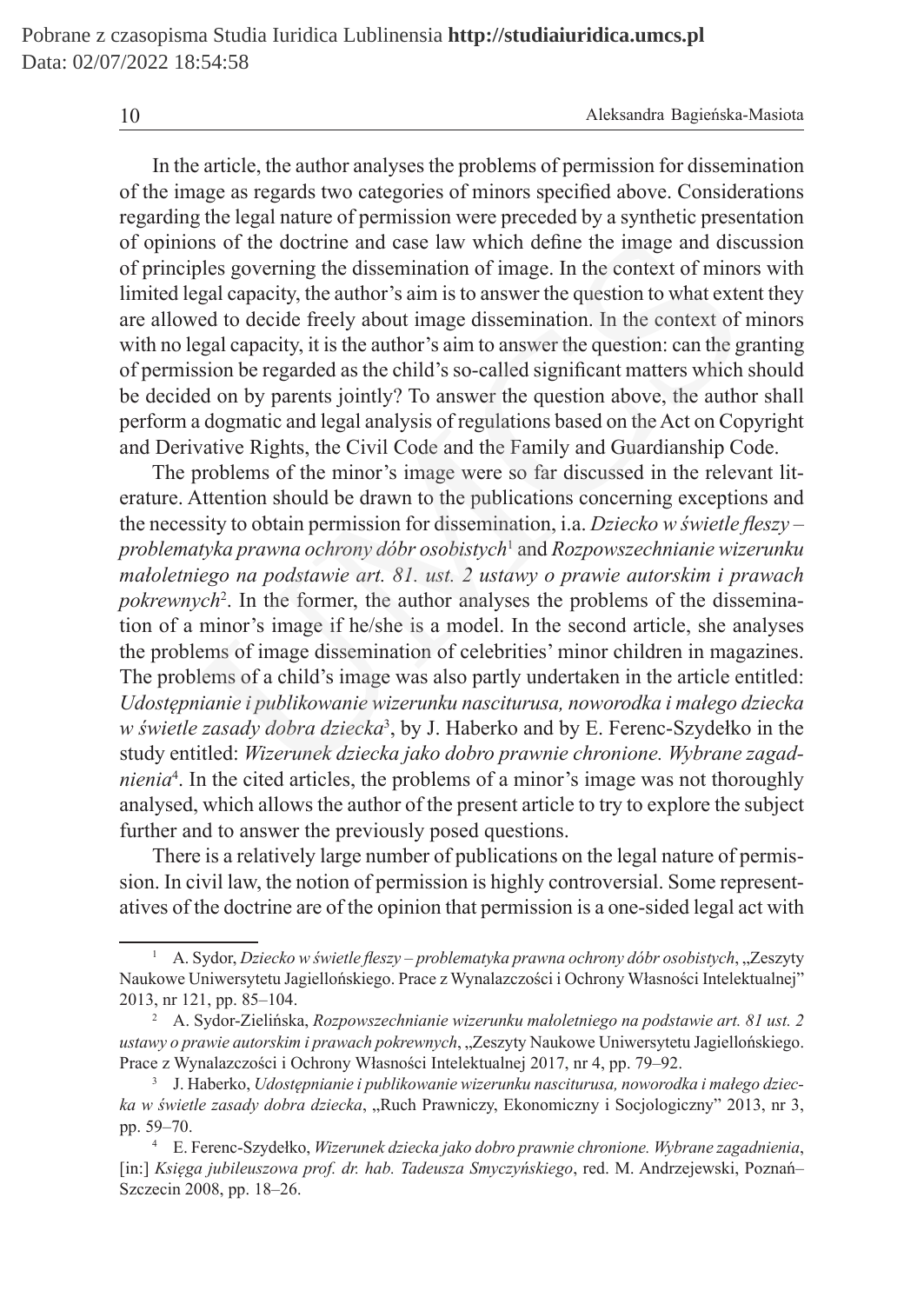#### Permission for Dissemination of a Minor's Image 11

an authorizing character<sup>5</sup>, others claim that it is an act similar to a declaration of will – consent<sup>6</sup>. In the author's opinion, permission belongs to the former category of acts, which brings about legal consequences, as specified in the article.

In the title, the author uses the term "minor" to describe the subject of civil law – a natural person who is a human being from the moment of birth until the age of majority. The author deliberately does not use the word "child". This term is defined by the Convention on the Rights of the Child, but not very precisely<sup>7</sup>, which is why some representatives of the doctrine take the position that it also covers the fetus<sup>8</sup>. Within the meaning of the Convention, a child means every human being below the age of eighteen years, unless, under the law applicable to the child, majority is attained earlier (Article 1).

There is no doubt, however, that the Convention is a guarantee that Poland and its citizens will respect the rights granted to minors<sup>9</sup>. The convention guarantees the child, among others, the right to protection of private life – prohibiting unlawful or arbitrary interference in the sphere of private, family and home life, as well as correspondence, honor and reputation of the child (Article 16).

In the Polish legal order, violation of the above-mentioned rights would be subject to the provisions on the protection of personal rights under the Civil Code. A separate issue is the protection of the privacy sphere of the child in his/her relations with parents. Any possible abuses in this respect should be subject to control and assessment of the guardianship court. In extreme cases, it is also impossible to exclude the possibility of an action by the prosecutor against one or both parents in order to protect the child's personal good<sup>10</sup>. However, the discussion of these issues is not included in the subject matter of the article. e title, the author uses the term "minor" to describe the subject of ci<br>al person who is a human being from the moment of birth until the<br>The author deliberately does not use the word "child". This term is convention on th

<sup>5</sup> For example, S. Grzybowski, *Ochrona dóbr osobistych według przepisów ogólnych prawa cywilnego*, Warszawa 1957, p. 122; K. Stefaniuk, *Naruszenie prawa do wizerunku przez rozpowszechnianie podobizny*, "Państwo i Prawo" 1970, z. 1, p. 67; Z. Banaszczyk, *Zgoda poszkodowanego jako okoliczność wyłączająca bezprawność (w świetle odpowiedzialności deliktowej za czyn własny na zasadzie winy)*, Warszawa 1984, p. 83; P. Sobolewski, *Art. 24, nr 20*, [in:] *Kodeks cywilny. Komentarz*, t. 1: *Część ogólna. Przepisy wprowadzające Kodeks cywilny. Prawo o notariacie (art. 79–95 i 96–99)*, red. K. Osajda, Warszawa 2018.

<sup>6</sup> One of proponents of the latter view is i.a. P. Ślęzak, *Umowy w zakresie współczesnych sztuk wizualnych*, Warszawa 2015, p. 434; A. Szpunar, *Zgoda uprawnionego w zakresie ochrony dóbr osobistych*, "Ruch Prawniczy, Ekonomiczny i Socjologiczny" 1990, nr 1, p. 41; A. Matlak, *Cywilnoprawna ochrona wizerunku*, "Kwartalnik Prawa Prywatnego" 2004, nr 2, p. 338.<br><sup>7</sup> Convention on the Rights of the Child, adopted by the General Assembly of the United Nations

on November 20, 1989 (Journal of Laws 2011, No. 120, item 526).

<sup>8</sup> T. Smyczyński, *Pojęcie i status osobowy dziecka w świetle Konwencji o prawach dziecka i prawa polskiego*, "Państwo i Prawo" 1991, z. 4, p. 48; P. Jaros, *Definicja dziecka*, [in:] *Konwencja o prawach dziecka. Wybór zagadnień (artykuły, komentarze)*, Warszawa 2015, p. 53.

<sup>9</sup> For example, T. Smyczyński, *op. cit.*, p. 50; P. Jaros, *op. cit.*, p. 55.

<sup>10</sup> T. Smyczyński, *op. cit.*, p. 55.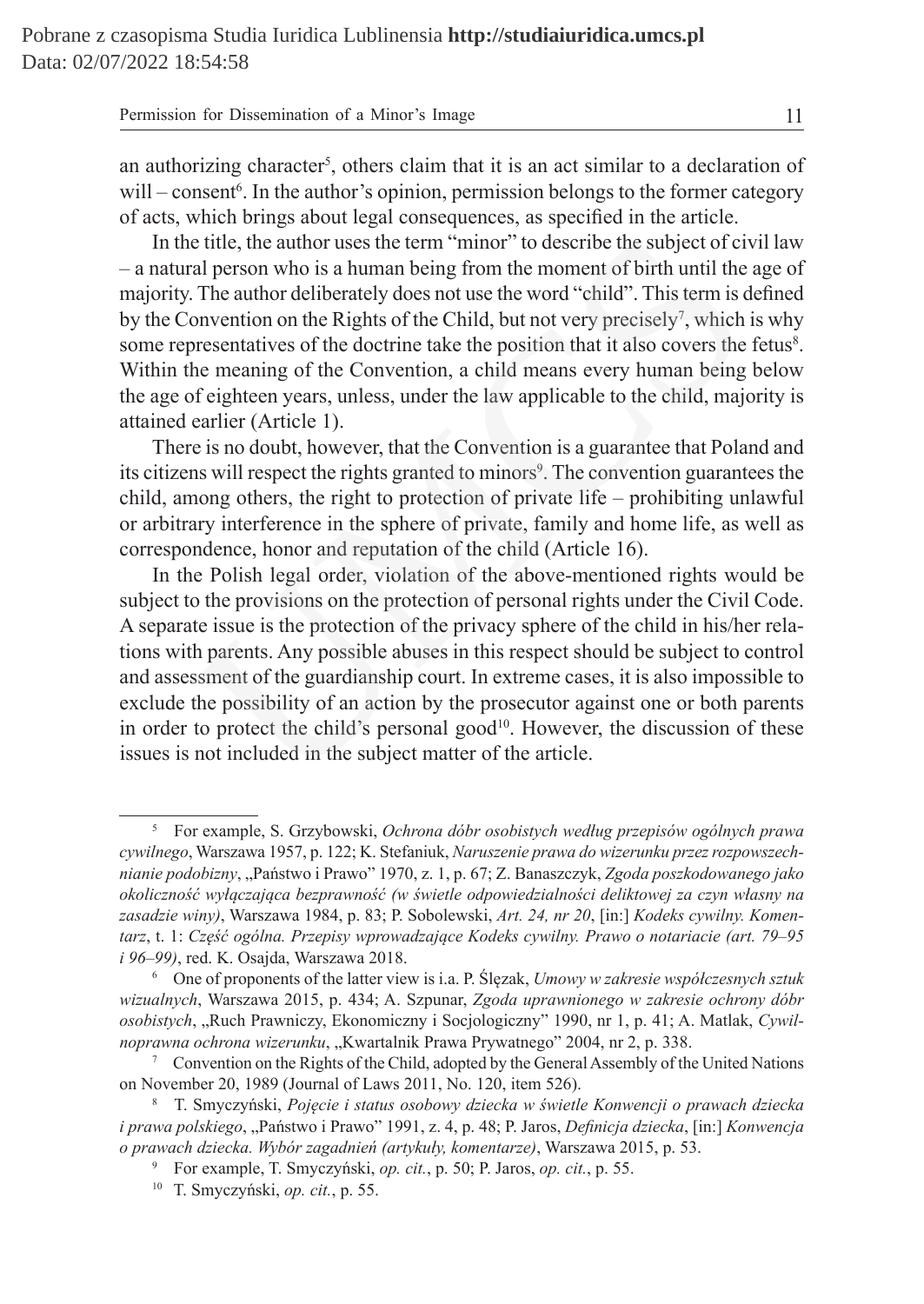#### NOTION OF IMAGE

The Act on Copyright and Derivative Rights does not provide a normative definition of image as it only uses the statement contained in Article 81 of the Act on Copyright and Derivative Rights: "Dissemination of an image requires the permission of a person presented in it"<sup>11</sup>. This fragment suggests that the notion of image should be identical with a portrait – an image, i.e. a work from the point of view of copyright in which an image of a specific person was recorded. In practice, however, not every image is contained in a work (e.g. passport photographs taken in a photo booth) and not every portrait – a work – presents an actual person. n of image as it only uses the statement contained in Article 81<br>
Sopyright and Derivative Rights: "Dissemination of an image requi<br>
on of a person presented in it"<sup>11</sup>. This fragment suggests that the no<br>
colould be ident

It is commonly accepted that an image does not have to be recorded but it may have a transient form, e.g. in the form of live broadcast of a TV show, and that visual media are the exclusive means of image communication. Such an approach excludes copyright protection, the so-called written image understood as a more or less faithful description of a person presented in a literary form: the first name and surname and the so-called audio image (a person's voice). These assets can be protected, amongst other things by the construction of personal assets $12$ .

Pursuant to Article 81 of the ACDR, the notion of image – as an intangible asset – only pertains to a natural person. In this way, it has a more narrow meaning than in everyday language. It should be also noticed that the civil law structure of personal assets also includes the image of legal persons and/or organizational units with no legal personality, understood as reputation or a good name.

The doctrine and case law make attempts to define the notion by assigning multiple meanings to it. The common element of these definitions is, however, the statement that the image is the presentation allowing the recognition of a natural person, but a difference in views regarding the scope of recognizability can be seen. Some claim that the possibility of identification (and thus its protection pursuant Artticle 81 of the ACDR) should have a universal character<sup>13</sup>, others – that it should be limited to a certain group<sup>14</sup>.

<sup>&</sup>lt;sup>11</sup> Act of 4 February 1994 on Copyright and Derivative Rights (consolidated text, Journal of Laws 2018, item 1191 as amended), hereinafter referred to as ACDR.

<sup>12</sup> More detailed information can be found in J. Balcarczyk, *Prawo do głosu – zarys problematyki*, "Zeszyty Naukowe Uniwersytetu Jagiellońskiego. Prace z Wynalazczości i Ochrony Własności Intelektualnej" 2010, nr 2, pp. 115–126.

<sup>13</sup> T. Grzeszczak, *Prawo do wizerunku i prawo adresata do korespondencji*, [in:] *System Prawa Prywatnego*, t. 13: *Prawo autorskie*, red. J. Barta, Warszawa 2017, pp. 673–675; *Prawo autorskie i prawa pokrewne. Komentarz*, red. D. Flisak, Warszawa 2015, pp. 1141–1143. See also judgement of the Supreme Court of 27 February 2003, IV CKN 1819/00, "Biuletyn Izby Cywilnej Sądu Najwyższego" 2003, nr 10.

<sup>14</sup> P. Ślęzak, *Ustawa o prawie autorskim i prawach pokrewnych*, Warszawa 2017, p. 555; J. Sieńczyło-Chlabicz, *Przedmiot, podmiot i charakter prawa do wizerunku*, "Przegląd Ustawodawstwa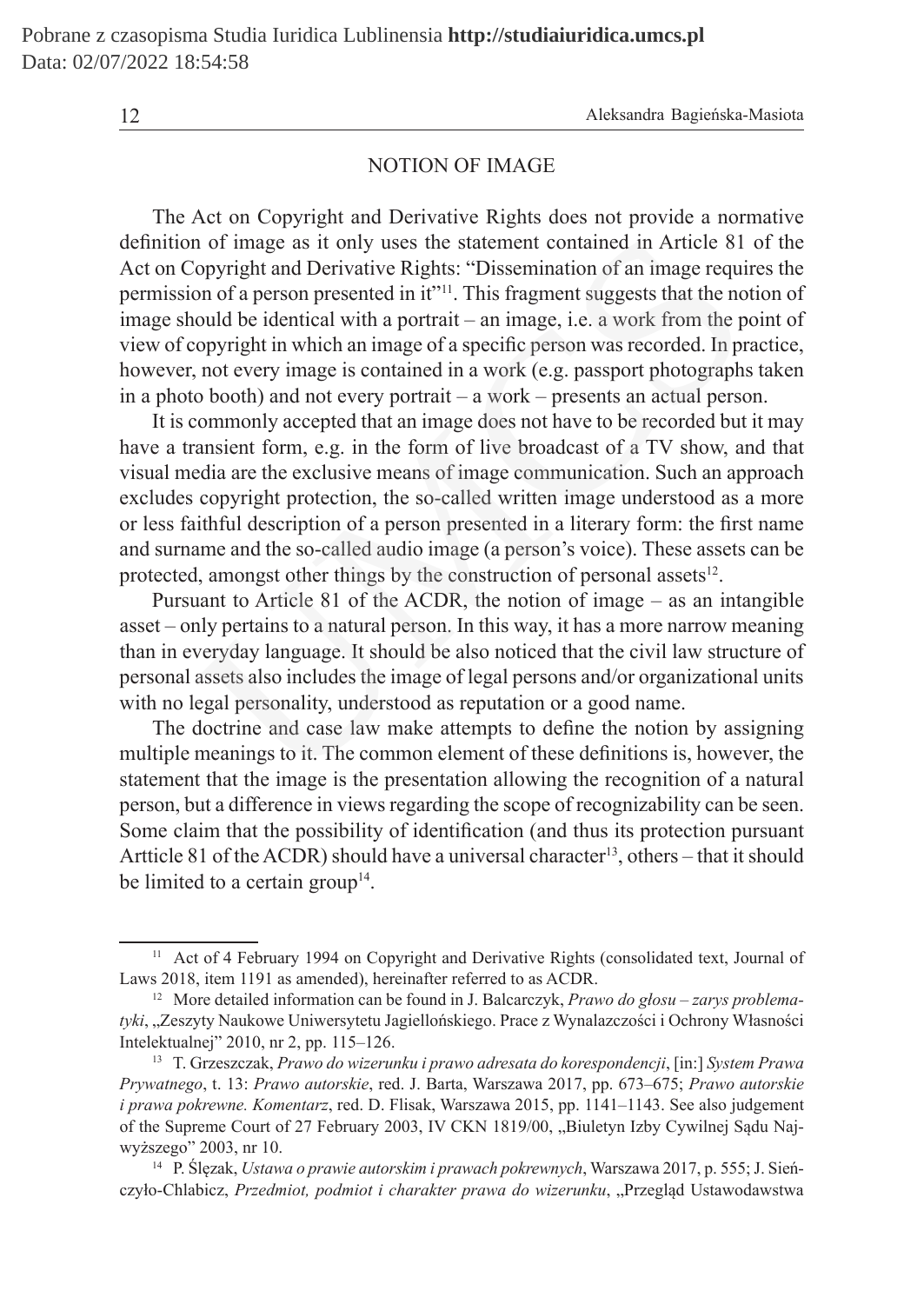| Permission for Dissemination of a Minor's Image |  |
|-------------------------------------------------|--|
|-------------------------------------------------|--|

These differences also apply to the notion of image. Some representatives of the doctrine are in favour of the broad notion which refers to the essence of personal assets from the Civil Code, which includes visual presentation or even suggesting a specific person in the form of props or associations related to a specific person. Representatives of this trend identify the notion of image with a person's appearance understood as a set of features which make up the exterior figure. Others understand as image only such likeness which would allow identification of a person's identity, i.e. essentially their image, likeness. This differentiation can be important for minors' image, which I refer to in a further part of this article.

It is not justified to quote in this study all definitions which appeared in the doctrine on the image<sup>15</sup>. It can be provided as an example that J. Błeszyński claims that image is "a visual presentation of a person, i.e. a set of characteristic physical features which make it possible to get a picture of their appearance"16. J. Balcarczyk also refers to physical features of a person, and understands the notion of image as: "facial features or characteristics of a figure or other physical features of a person or their identification, creating a sense of identity and uniqueness which define a person's personality"17. c person in the form of props or associations related to a specific protatives of this trend identify the notion of image with a person's appear od as a set of features which make up the exterior figure. Others image only

J. Barta and R. Markiewicz define the image as an "intangible product which presents a recognizable likeness of a person (or persons) by plastic means. An image can be recorded by a painted portrait, drawing, photograph"18. According to these authors, also "an artistic mask (used to present another person, an artificially create artistic image) can be regarded as an image if it allows recipients to identify this person at the same time – which is a rule"19.

The image is defined differently by P. Ślęzak indicating that: "an image, e.g. a photograph, allows an unambiguous identification of a person, if it presents »elements of the body«, i.e. a fragment of the body, a figure shown from the back"<sup>20</sup>. It seems that J. Sieńczyło-Chlabicz has similar views on this matter as she claims that: "Recognizability of a person is the basis condition for granting protection in a given scope of protection as well as the basic criterion of the study – whether a breach of the image occurred. The most significant is the impression a photograph

Gospodarczego" 2003, nr 8, p. 20. See also judgement of the Court of Appeal in Warsaw of 7 July 2012, I ACa 612/12, LEX No. 1281102.

<sup>15</sup> It is fully provided by, among others, J. Sieńczyło-Chlabicz, J. Banasiuk, *Cywilnoprawna ochrona wizerunku osób powszechnie znanych w dobie komercjalizacji dóbr osobistych*, Warszawa 2014, pp. 75–81.

<sup>16</sup> J. Błeszyński, *Glosa do wyroku Sądu Najwyższego z 27 lutego 2003 roku, IVCKN 1819/00*, "Orzecznictwo Sądów Powszechnych" 2004, nr 6, poz. 75, p. 320.

<sup>17</sup> J. Balcarczyk, *Prawo do wizerunku i jego komercjalizacja*, Warszawa 2009, p. 86.

<sup>18</sup> *Ustawa o prawie autorskim i prawach pokrewnych. Komentarz*, red. J. Barta, R. Markiewicz, Warszawa 2011, p. 519.

<sup>19</sup> *Ibidem*.

<sup>20</sup> P. Ślęzak, *Ustawa o prawie autorskim…*, p. 555.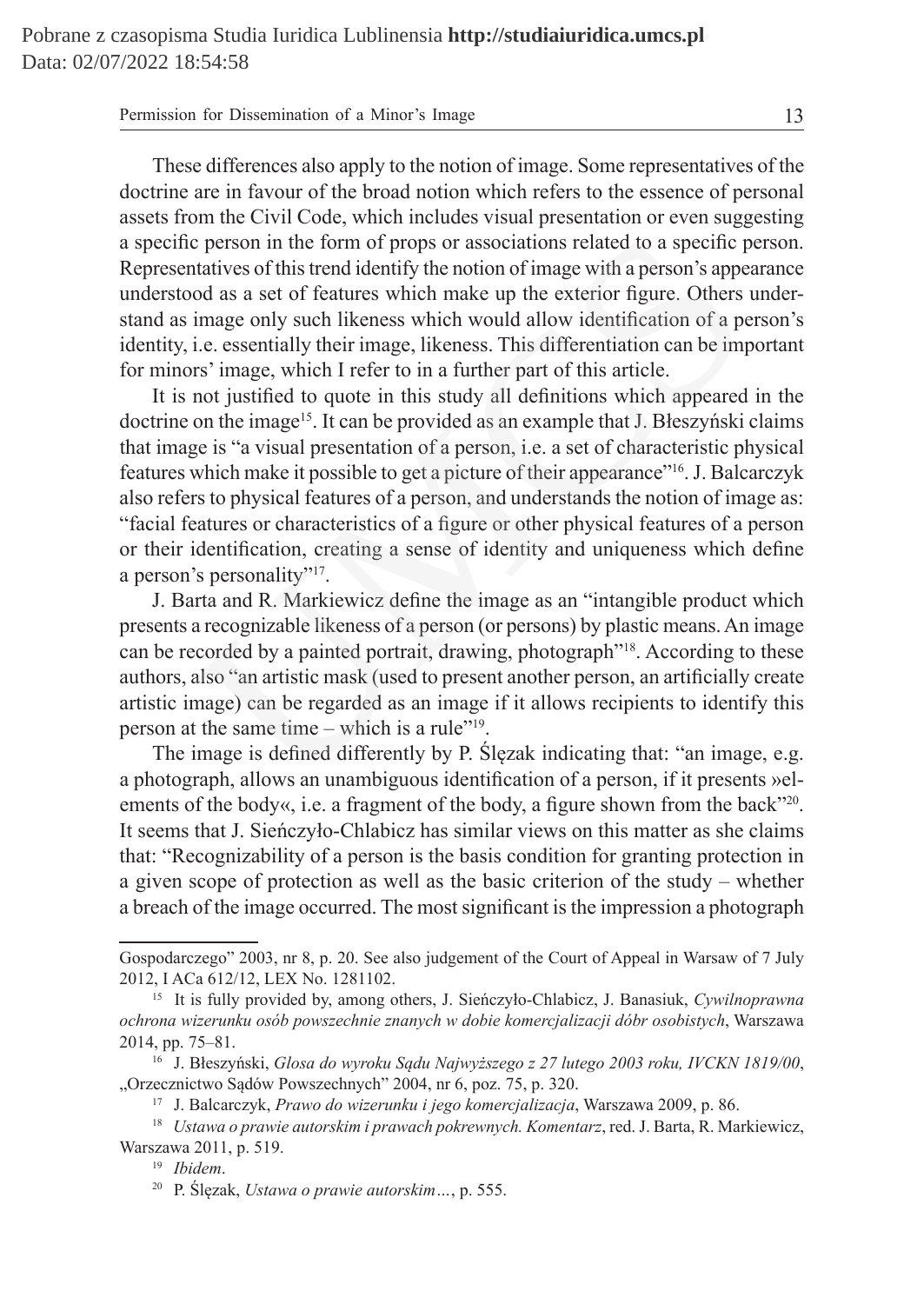14 Aleksandra Bagieńska-Masiota

makes on the recipient, namely an indication that the recipient sees an image of a specific person"21.

The Supreme Court made a similar statement in its judgement of 25 May 2004: "The image, apart from physical features that are perceivable for others which make up the appearance of a given person and allow – as specified – their identification by people, can include other recorded elements related to their occupation, such as make-up, clothing, way of moving and contacting the surrounding world"22.

In the context of minors' image, including in particular ones which do not have limited legal capacity yet, it is difficult to talk about the possibility of using the evaluation criteria of recognizability in a way that is analogous to adults. We will usually establish the identity of minors, who do not have limited legal capacity, by means of individual facial features (and even features which are not related to image such as finger prints), more rarely on the basis of other data, the so-called acquired (developed) data, e.g. the dressing style, make-up, etc. Thus, the image to which the entitled person (a small child) has a defined individual right should be associated as their image/likeness which allows the child's identification as regards their identity even in a specific narrow environment. On the other hand, as regards minors with limited legal capacity, the way of defining the image can be similar to that of adults and include also additional elements such as their clothing or hairdo style. age, apart from physical features that are perceivable for others which<br>pearance of a given person and allow – as specified – their identif<br>e, can include other recorded elements related to their occupatior<br>up, olothing, w

## PRINCIPLES CONCERNING DISSEMINATION OF AN IMAGE

Permission is the condition for legal dissemination of an image. This is determined by Article 81 (1) sentence 1 of the ACDR. The Court of Appeal in Kraków, in its judgement of 20 July 2004, indicates: "Dissemination of an image requires the permission of a person presented in it". In practice, this means that it is necessary to obtain permission (consent) from a person whose image is to be disseminated to make it available to the public (see Article 6 (1) (3) of the ACDR), e.g. in an online advertisement, in a YouTube video. Public sharing also includes publication of the so-called deep link on a website which allows the opening of the website where images of persons can be found<sup>23</sup>.

The doctrine and case law also emphasize the fact that the consent to image dissemination may not raise any doubts, i.e. the consent to image dissemination

<sup>&</sup>lt;sup>21</sup> J. Sieńczyło-Chlabicz, *Rozpowszechnianie wizerunku osób powszechnie znanych*, "Przegląd Prawa Handlowego" 2003, nr 9, p. 34.

<sup>&</sup>lt;sup>22</sup> II CK 330/03, "Biuletyn Sądu Najwyższego" 2004, nr 11, p. 10.

<sup>23</sup> I ACa 564/04, LEX No. 142138.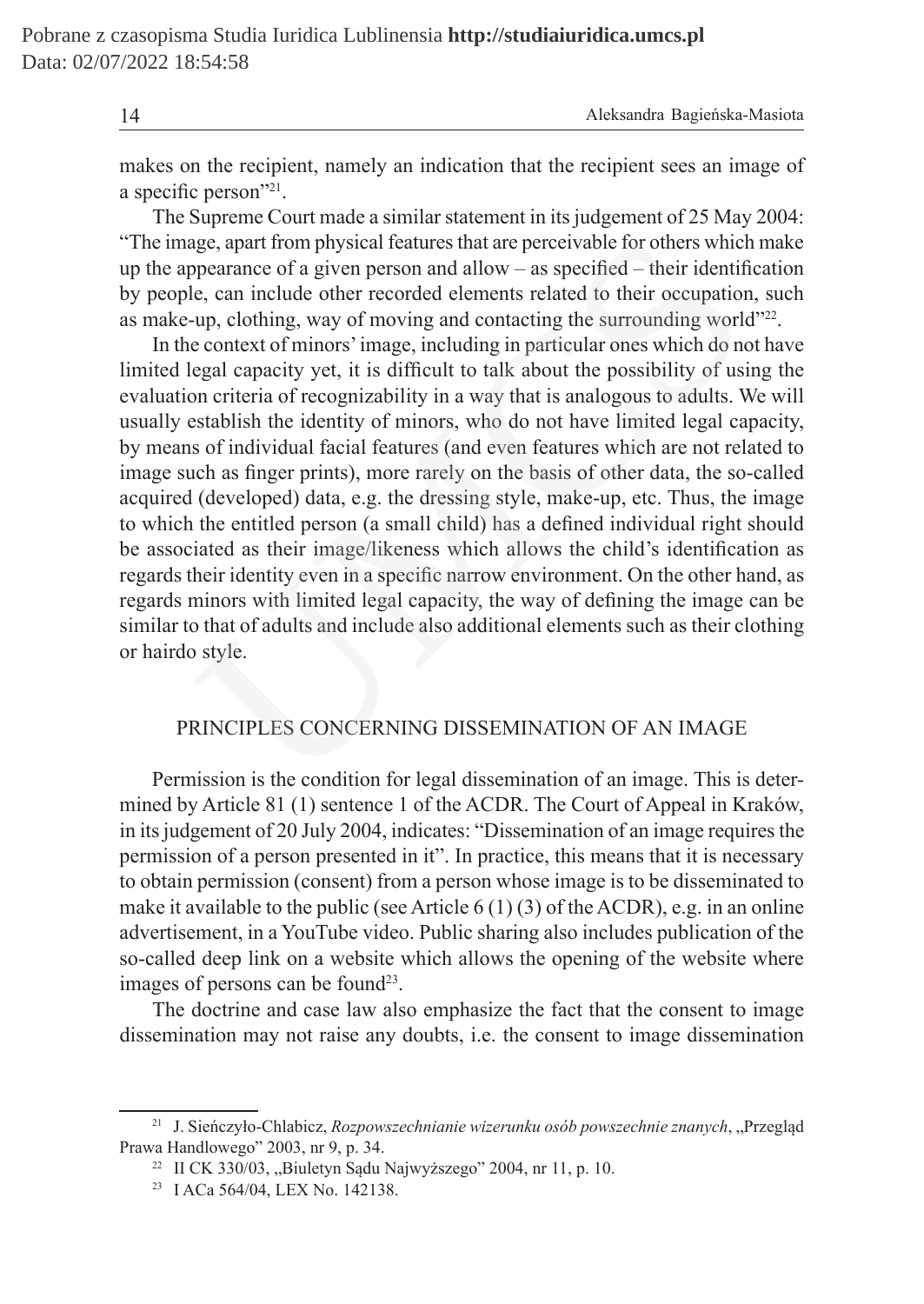| Permission for Dissemination of a Minor's Image |  |
|-------------------------------------------------|--|
|-------------------------------------------------|--|

must be clear<sup>24</sup>, in particular if an image is used in advertising<sup>25</sup>. However, it is acceptable to reconstruct the party's will on the basis of circumstances accompanying the presumed permission or analysis of individual elements of the factual state<sup>26</sup>. The approach presented in case law is consistent with the definition of declarations of will contained in Article 60 of the Civil Code, which reads as follows: "Subject to exceptions provided for in the act, the will of a person performing a legal act may be expressed by each behaviour of this person which reveals their will in a sufficient manner, also by revelation of this will in electronic form (declaration of will)"27. Thus, each perceivable system of things or a phenomenon created by a person, if it manifests a decision to induce specific consequences in the light of adopted rules, may be regarded as the granting of a consent. Therefore, significant elements of permission: actual intention of inducing legal consequences on the part of the consenting party, the possibility of establishing the sense of the submitted declaration by the recipient, as well as freedom at the moment it is submitted<sup>28</sup>. oach presented in case law is consistent with the definition of declaration of nections provided for in the act, the will of a person performing a le tions provided for in the act, the will of a person performing a le exp

In the practice of professional image trading, it is postulated that, due to the evidence value, written consent to image dissemination should be obtained with the specification of its scope.

It is indicated in the literature that the decision on image dissemination should be related with full awareness of the portrayed person as for the future form of the presentation of its image, publication place and date, juxtaposition with other images, accompanying comments or the use of image in advertising<sup>29</sup>. In the latter situation, permission to image dissemination is granted, as a rule, to a specific entity and the subsequent use by another entity requires further permission<sup>30</sup>. We need to share the view of P. Ślęzak on: "contractual clauses in which a model agrees to the creation and dissemination of the image »in general« must be regarded as against the act, and, as a consequence are subject to the invalidity sanction" (Article 58 of the  $CC$ )<sup>31</sup>.

Permission for dissemination should be granted before dissemination starts. It can be withdrawn, however, usually only before the image is made public. In special

<sup>&</sup>lt;sup>24</sup> See judgement of the Court of Appeal in Warsaw of 12 February 1998, I ACa 1044/97, LEX No. 81433.

<sup>&</sup>lt;sup>25</sup> See also judgement of the Court of Appeal in Gdańsk of 25 October 2012, I ACa 814/12, LEX No. 1305947.

<sup>&</sup>lt;sup>26</sup> See in particular: judgement of the Court of Appeal in Warsaw of 3 September 1997, I ACa 148/97, LEX No. 32440; judgement of the Court of Appeal in Warsaw of 17 July 2009, VI ACa 5/09, "Monitor Prawniczy" 2011, nr 5, p. 278.

<sup>&</sup>lt;sup>27</sup> Act of 23 April 1964 – Civil Code (consolidated text, Journal of Laws 2018, item 1025 as amended), hereinafter referred to as CC.

<sup>28</sup> More broadly, Z. Radwański, *Prawo cywilne – część ogólna*, Warszawa 1994, pp. 192–193.

<sup>29</sup> J. Barta, R. Markiewicz, [in:] *Media a dobra osobiste*, red. J. Barta, R. Markiewicz, Warszawa 2009, p. 108.

<sup>&</sup>lt;sup>30</sup> See decision of the Supreme Court of 27 September 2013, ICSK 739/12, LEX No. 1415494.

<sup>31</sup> P. Ślęzak, *Prawo autorskie. Wzory umów z komentarzem*, Warszawa 2015, p. 556.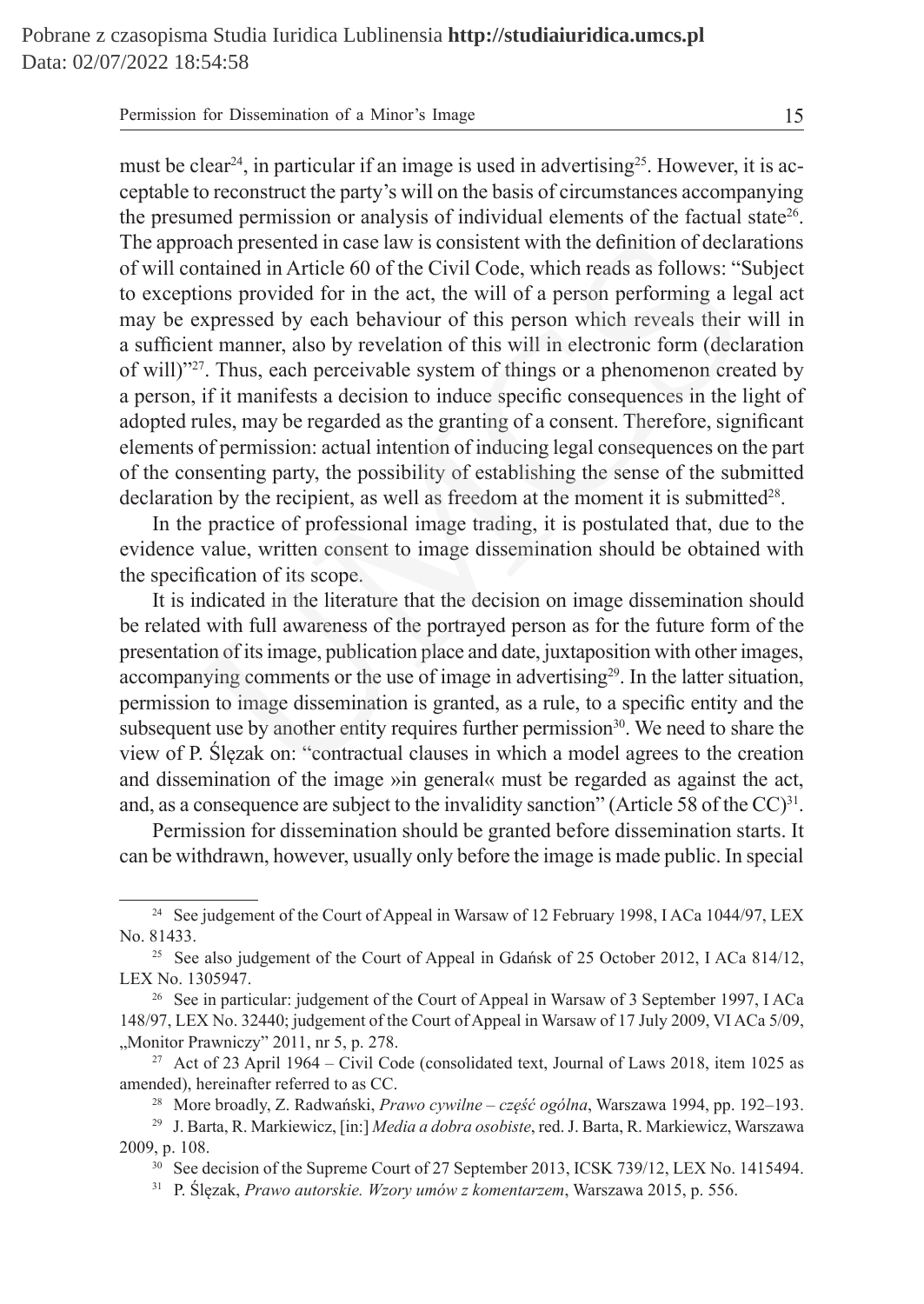| 16 | Aleksandra Bagieńska-Masiota |
|----|------------------------------|
|    |                              |

cases of image dissemination, e.g. in audiovisual works, the consent withdrawal must, however, include precise specification of the reason, e.g. infringement of personal rights in the form of good name.

Dissemination of the minor's image, which is related to the declaration of will on this matter, will be subject only to the Civil Code and the Family and Guardianship Code as minors are in parental custody until they turn eighteen. These problems are discussed in the next point of the article.

There are three exceptions to the rule concerning the necessity to obtain permission for legal image dissemination. Their full discussion is beyond the scope of this study, therefore, I will only briefly present these problems without analysing complexities related to minors.

The first of the exceptions concerns the payment of remuneration for posing with no opposition to dissemination (see Article 81 (1) sentence 2 of the ACDR). The term "posing" used in the article indicates that the regulation refers to professional image recording. This means that if a model receives full remuneration for their image recording, it is presumed that the consent to its use (dissemination) has been granted. The opposition in the situation of accepting the remuneration should be expressed clearly without raising any doubts, no later than at the time when the remuneration is accepted. Attention should be paid to the fact that, in the case of discussion, this provision transfers the weight of proving that no consent to image dissemination was granted, despite the reception of payment. emination of the minor's image, which is related to the declaration<br>anter, will be subject only to the Civil Code and the Family and Code as minors are in parental custody until they turn eighteen.<br>So are discussed in the

Another exception to the principle of necessity to obtain consent to dissemination concerns the recording of images of commonly known persons in connection with their public function, in particular political, social and professional ones (see Article 81 (2) (1)). *Ratio legis* of this regulation is about allowing, in particular the press, to disseminate information about political, economic, cultural, sports events, which in practice excludes the possibility of using the image of such a person without their consent, e.g. in postcards, in calendars or in advertising<sup>32</sup>.

The most controversial in the interpretation of this exception is the term "well- -known person". The case law and the copyright doctrine have established certain rules in this area. Being "commonly" known means a situation when the knowledge of the existence of a given person objectively exists in public space. This situation mostly applies to actors, singers, politicians, persons conducting business or social activity33. The Court of Appeal in Poznań in the judgement of 2 September 2010 decided that under certain circumstances, also an ordinary person, if they are the

<sup>32</sup> See M. Łoszewska-Orłowska, *Zakaz publikacji w prasie danych osobowych i wizerunków osób publicznych podejrzewanych lub oskarżonych o przestępstwo*, Warszawa 2018, p. 38.

<sup>33</sup> *Prawo autorskie…*, art. 81, nr 12. In the context of minors as a commonly known person, see A. Sydor, *op. cit.*; A. Sydor-Zielińska, *op. cit*.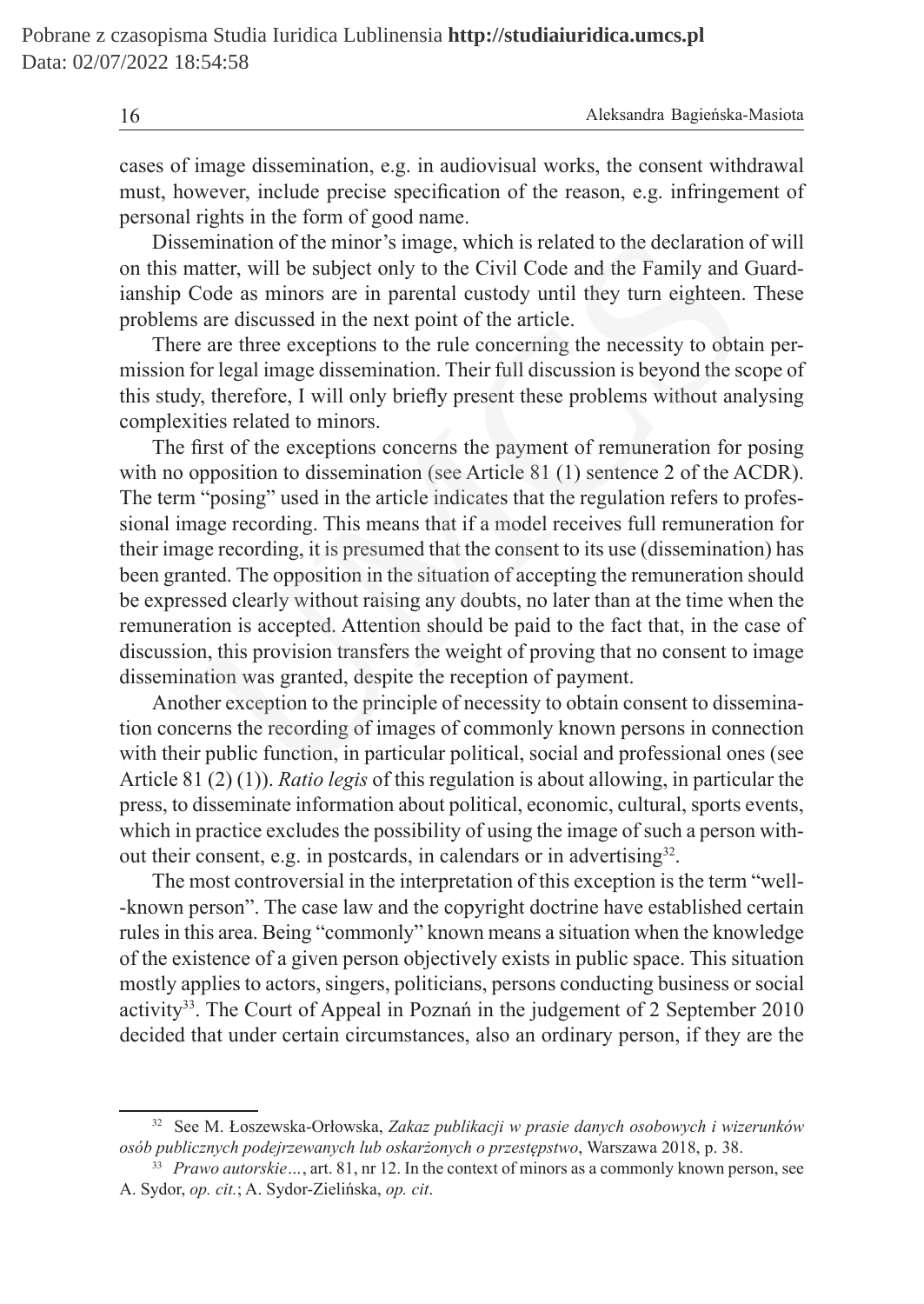| Permission for Dissemination of a Minor's Image |  |
|-------------------------------------------------|--|
|-------------------------------------------------|--|

persons responsible for a given event, and their actions are appropriately promoted, may be regarded as a commonly known person<sup>34</sup>.

The case law also indicates that the premises of "commonness" should refer to the circle of recipients whom the disseminated image is "addressed" to. Thus, we can distinguish persons relatively well-known (in the specific area for a specific group of people, e.g. mayor of Pobiedziska, a well-known sports activist) and absolutely commonly known persons (President of the Republic of Poland)<sup>35</sup>.

Dissemination of images of the aforementioned persons must be related to the function fulfilled by a given person, which eliminates image recording in private situations (e.g. on holiday, during a stay at the hospital, having fun at a private party).

The third exception to the rule concerning the necessity of obtaining consent to disseminate refers to the recording of image of a person which is only a fragment, a detail of a whole, i.e. a congregation, landscape, a public event. *Ratio legis* of this regulation lies in making it possible (mostly to the press) to perform the reporting, informative and documenting function.

To establish, whether an image is only a fragment of a greater whole, the elimination test developed by the German doctrine can be used. According to this test, the image plays a minor role if its elimination or replacement does not influence the value of the presentation of a whole<sup>36</sup>.

For example, the legislator shows the circumstances of image recording, i.e. landscape, congregation, public event, which does not exclude the use of the regulation also for other places, circumstances related with a person's functioning in society, as long as they are public, understood as available for the general public. The classification should, however, include the establishment of the role that the image plays in the recorded situation, e.g. in a photograph. e of recipients whom the disseminated image is "addressed" to. Th<br>nguish persons relatively well-known (in the specific area for a s<br>people, e.g. mayor of Pobiedziska, a well-known sports activist) a<br>commonly known persons

Outside the scope of exception is dissemination of cropped images and images composed into a greater whole but created under conditions of infringing the person's right to privacy, e.g. at a closed event.

### LEGAL NATURE OF PERMISSION TO DISSEMINATE AN IMAGE

In civil law, the notion of permission is highly controversial. Some representatives of the doctrine are of the opinion that permission is a one-sided legal act with an authorizing character, others claim that it is an act similar to a declaration of will – consent<sup>37</sup>.

<sup>34</sup> I ACa 620/10, LEX No. 756690.

<sup>35</sup> See *Prawo autorskie…*, art. 81, nr 12; judgement of the Court of Appeal in Katowice of 6 September 2013, I ACa 519/13, LEX No. 1381379.

<sup>36</sup> *Prawo autorskie…*, art. 1, nr 12.

<sup>&</sup>lt;sup>37</sup> See footnotes 5 and 6.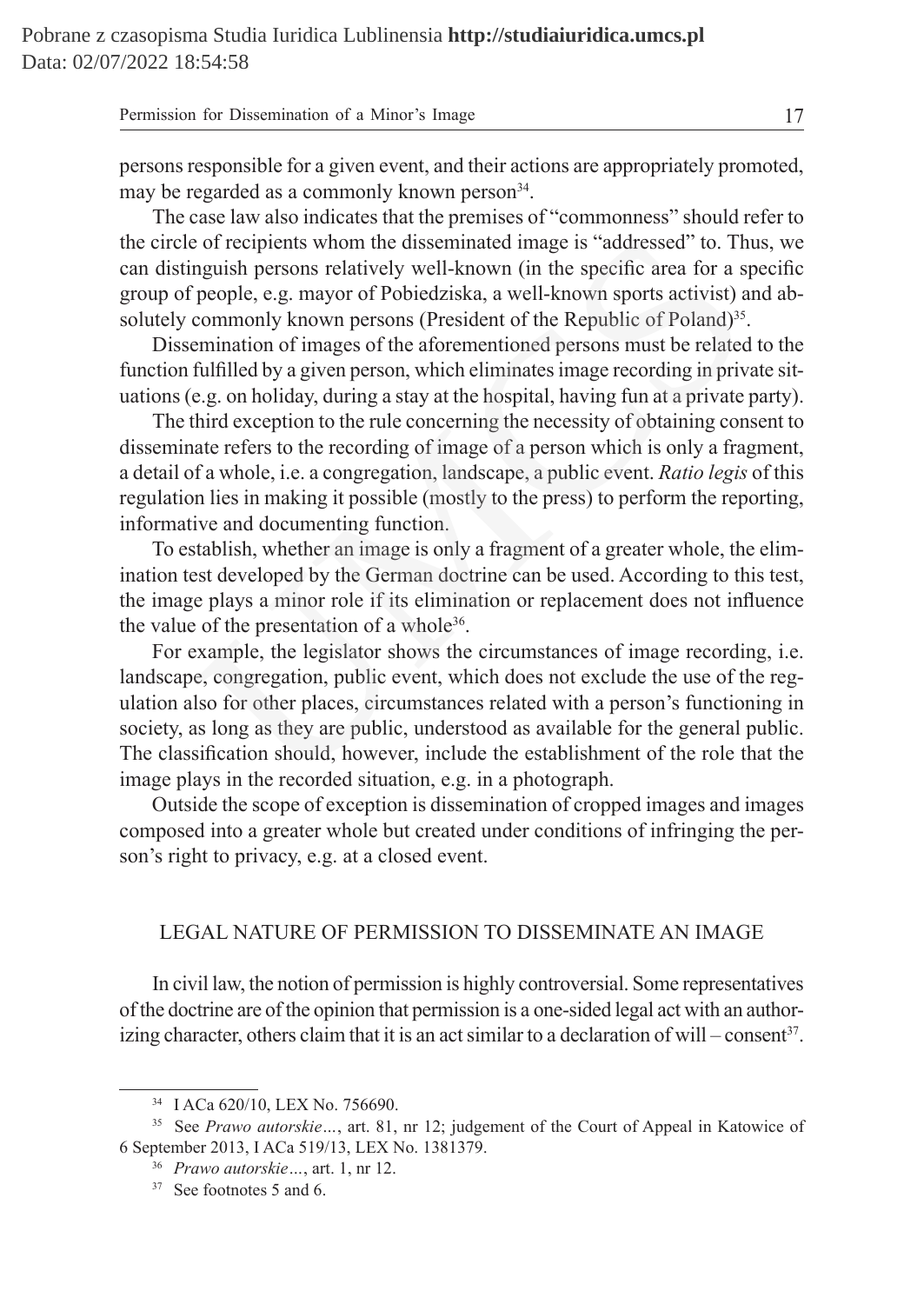This differentiation in the case in question seems not to be very important due to the provision of Article 65<sup>1</sup> of the CC, which states that: "Regulations on declarations of will shall apply to other declarations". It results from this regulation that there exists a group of declarations submitted on the basis of private law "which are not legal acts and which have the nature of actions and tasks which, under specific circumstances, are acts which are connected with specific legal consequences by the legislator"<sup>38</sup>. At the same time, it is emphasized in the doctrine that:

Appropriate use of regulations on declarations of will is possible when regulations referring to individual declarations do not regulate a specific issue independently and only in a scope which is allowed by similarities occurring between such declarations and declarations of will. […] Each instance requires an individual analysis both of the declaration itself and the regulation which is to be applied, and due to the diversity of this category, no general conclusions referring to all declarations may not be formulated<sup>39</sup>.

The adoption of the assumption that permission to image dissemination belongs to the category of "other declarations" would mean the necessity to analyse the possibility of "appropriate" application of a relevant regulation of the Civil Code each time a dispute arises. Such a situation does not promote security or confidence of civil law entities, which should be regarded as a major drawback of the presented position. sts a group of declarations submitted on the basis of private law "wh<br>acts and which have the nature of actions and tasks which, under s<br>ances, are acts which are connected with specific legal consequen<br>lator<sup>738</sup>. At the

According to the author, consent to image dissemination should be regarded as a one-sided legal act which becomes effective by submission of a declaration of will by one party, which creates a legal relationship at the same time. A legal act is commonly defined as a factual state consisting of at least one declaration of will which is externalized by a decision of a civil law entity and aimed at causing specific legal consequences. From the point of view of rules regarding the communication of one-sided declarations of will, the permission requires communicating it to the other party. It causes legal consequences related to it and also ones resulting from the act and the principles of social co-existence and established customs (see Article 56 and subsequent of the CC). It should be also established that permission as a legal act is aimed at a creation, change or expiration of a legal relationship. From the point of view of Article 81 of the ACDR, the permission granted (in a specific form or contents) is tantamount to concluding that no personal assets of the portrayed person were infringed. The classification of permission in the category of legal acts is also significant from the practical point of view. It allows the application of the Civil Code regulations concerning declarations of will (Articles 60–61), defects

<sup>38</sup> A. Janas, *Art. 651 , nr 4*, [in:] *Kodeks cywilny. Komentarz*, t. 1: *Część ogólna*, red. M. Fras, M. Habdas, Warszawa 2018.

<sup>39</sup> *Eadem*, *Art. 651 , nr 3*, [in:] *Kodeks cywilny. Komentarz*, t. 1: *Część ogólna*, red. M. Fras, M. Habdas, Warszawa 2018.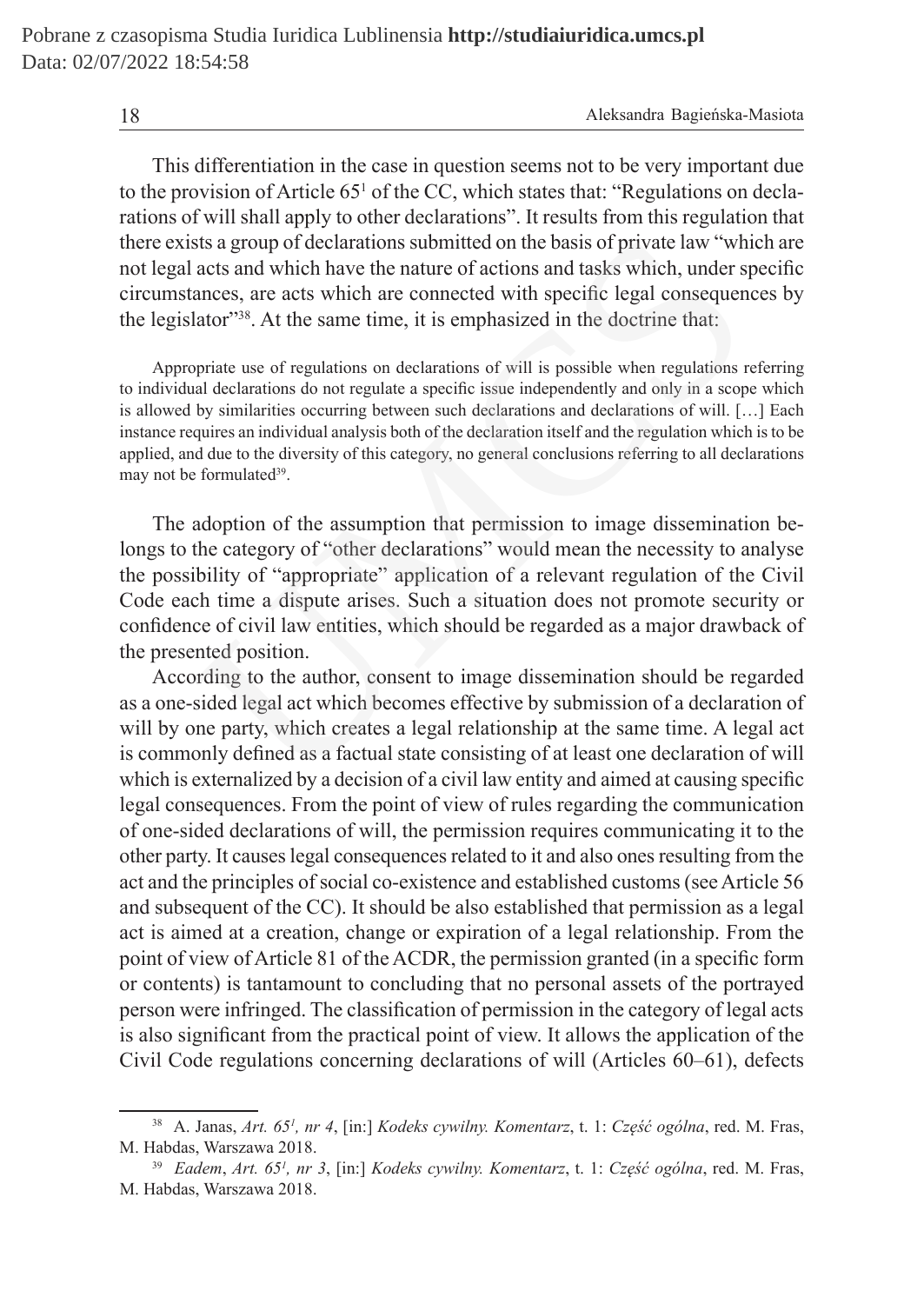| Permission for Dissemination of a Minor's Image |
|-------------------------------------------------|
|-------------------------------------------------|

of declarations of will (Articles 82–88), forms of legal acts (Articles 73–81), legal invalidity (Article 58). The adoption of this position also involves the necessity of establishing the scope of legal capacity.

The image as a personal asset is a non-transferable right, which results from the non-material nature of personal assets. Article 57 of the CC states directly that only a right that is transferable according to the act can be disposed of. Thus, permission to image dissemination may not be considered in categories of an obligating or disposing act, and can be regarded only as an authorizing act. The authorizing nature of permission consists in assigning a competence to perform some conventional act to another entity with consequences for the assigning party. The essence of assigning acts is also the fact that "they do not by themselves execute an advantageous change in the authorized party's property"40.

The aforementioned findings are of significant importance for persons with limited legal capacity. Pursuant to Article 17 of the CC, "Subject to exceptions that are provided for in the act, the validity of a legal act performed by a person with limited legal capacity through which such a person incurs an obligation or disposes of their right requires a legal representative". Thus, an entity with limited legal capacity may perform authorizing legal acts independently as the consent is required (an *a contrario* argument to this regulation) only as regards disposing and obligating acts. Thus, the commented regulation applies to minors who are over 13 and partially incapacitated persons. image as a personal asset is a non-transferable right, which results fr<br>erial nature of personal assets. Article 57 of the CC states directly th<br>at is transferable according to the act can be disposed of. Thus, pern<br>et is

Therefore, from the point of view of the Civil Code, persons over 13 years of age may independently decide on the dissemination of their image, also in social media. Similarly, they can, without the consent of the statutory representative, conclude agreements belonging to commonly conclude agreements in ongoing minor everyday life matters (Article 20 of the CC), dispose of their earnings on their own (Article 21 of the CC) and of objects handed over for free use (Article 22 of the CC).

A certain limitation to the full competence to perform authorizing acts by a minor under 13 can be the regulation of Article 95 § 2 of the Family and Guardianship Code<sup>41</sup> which refers to the scope of parental custody. Custody which parents have over children until they reach the age of majority pursuant to Article 92 of this Act. Article 95 § 2 of the FGC states that: "Achild that remains in their parents' custody should obey their parents and in matters in which the child can make independent decisions and make declarations of will, should listen to the parents' opinions which are formulated for the child's sake". It results from the previous statement that the

<sup>40</sup> Z. Radwański, [in:] *System Prawa Cywilnego*, t. 2: *Prawo cywilne. Część ogólna*, red. Z. Radwański, Warszawa 2008, p. 209.

<sup>41</sup> Act of 25 February 1964 – Family and Guardianship Code (consolidated text, Journal of Laws 2017, item 682 as amended), hereinafter referred to as the FGC.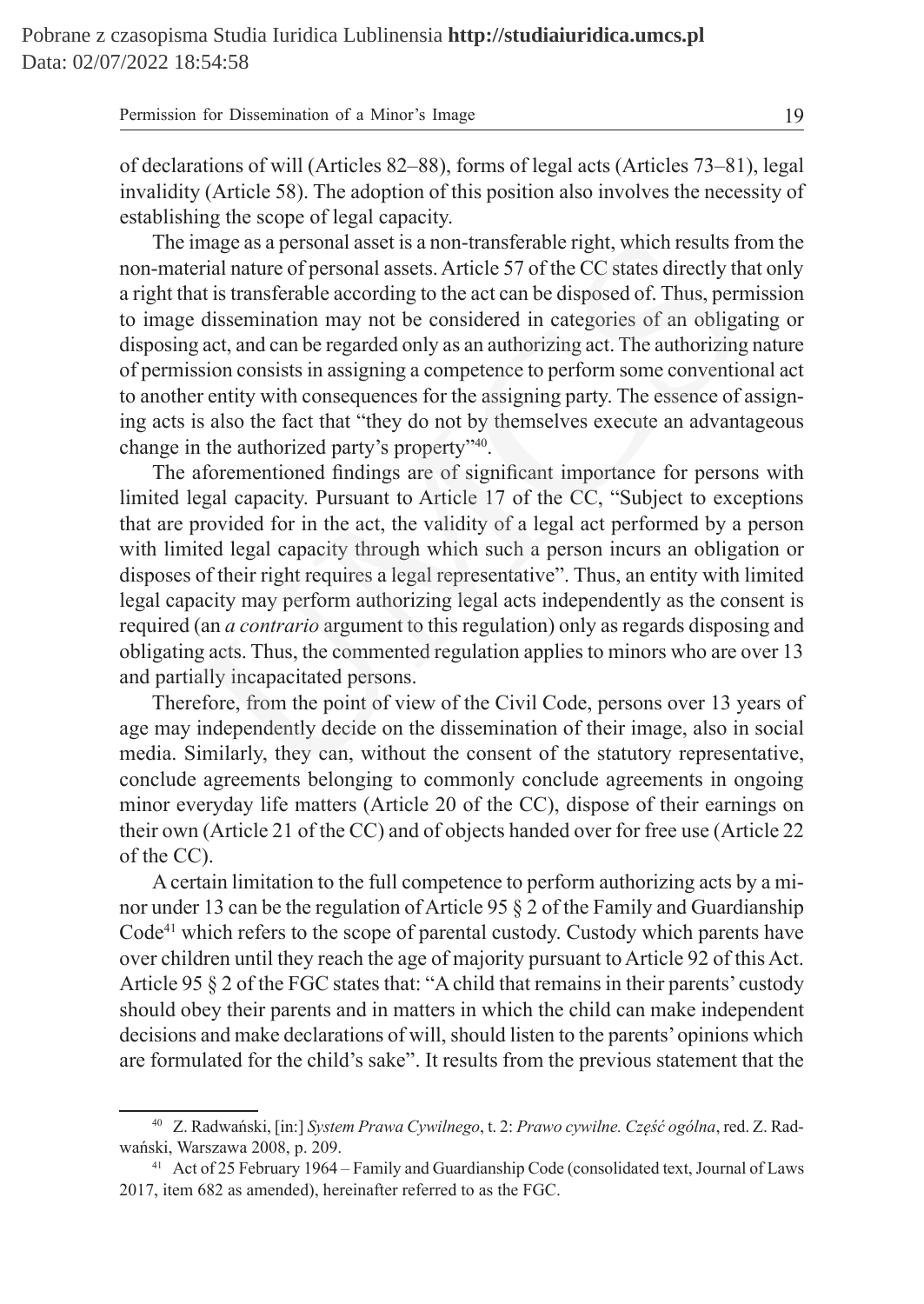fact of granting consent to image dissemination by a minor should be preceded by listening to the parents' opinions which are formulated for the child's sake. However, the legislator did not introduce the obligation to inform parents about actions planned by the child. The parents are not entitled to oppose to such actions, either. Thus, we need to share the view expressed in the doctrine that the infringement of the obligation to take the parents' decision into account does not influence the validity of a legal act which the child can perform independently, it can, however, be considered by the guardianship court in decisions concerning the child<sup>42</sup>.

## PERMISSION FOR DISSEMINATION OF IMAGES OF MINORS UNDER 13

Minors under 13 years of age do not have legal capacity so they may not submit valid declarations of will. Thus, a legal act made by a child is invalid (see Article 14 § 1 of the CC). All legal acts performed by this person apart from exceptions which are referred to in Article 14  $\S$  2 of the CC, i.e. agreements which belong to commonly concluded agreements on ongoing minor everyday matters. Such agreements become effective the moment they are concluded, unless this involves blatant harm to a person without legal capacity. In the remaining cases, legal acts are performed by statutory representatives of a minor, i.e. the child's parents or legal guardians. by the child. The parents are not entitled to oppose to such actions,<br>
e need to share the view expressed in the doctrine that the infring<br>
ligation to take the parents' decision into account does not influer<br>
of a legal a

Thus, the consent to the image dissemination for a minor under 13 is expressed by the child's parents or legal guardians. This rule is largely formulated in Article 98 § 1 sentence 2 of the FGC which states that: "If a child is in both parents' custody, each of them may act independently as the child's legal guardian". In the context of the dissemination of a minor's image, this regulation must be, however, interpreted in connection with Article 97  $\S$  1 of the FGC which states that "significant matters" for a child are resolved by the parents jointly, if they do not reach an agreement, such matters shall be resolved by a guardianship court".

Joint representation by both parents is the resultant of the existence of the so-called significant matters for the child. The doctrine includes in this category legal and factual acts related to, amongst other things, a change of the child's first name, surname, place of stay, selection of preschool, school, treatment method, change of citizenship, going abroad, having a passport, an identity card<sup>43</sup>. In the category of "significant matters", the following distinction was also introduced: "matters that are always significant for a child" and "other significant matters".

<sup>42</sup> G. Jędrejek, *Art. 95, nr 10*, [in:] *Kodeks rodzinny i opiekuńczy. Komentarz*, red. G. Jędrejek, Warszawa 2014.

<sup>43</sup> E. Trybulska-Skoczelas, *Art. 97, nr 2*, [in:] *Kodeks rodzinny i opiekuńczy. Komentarz*, red. J. Wierciński, Warszawa 2014.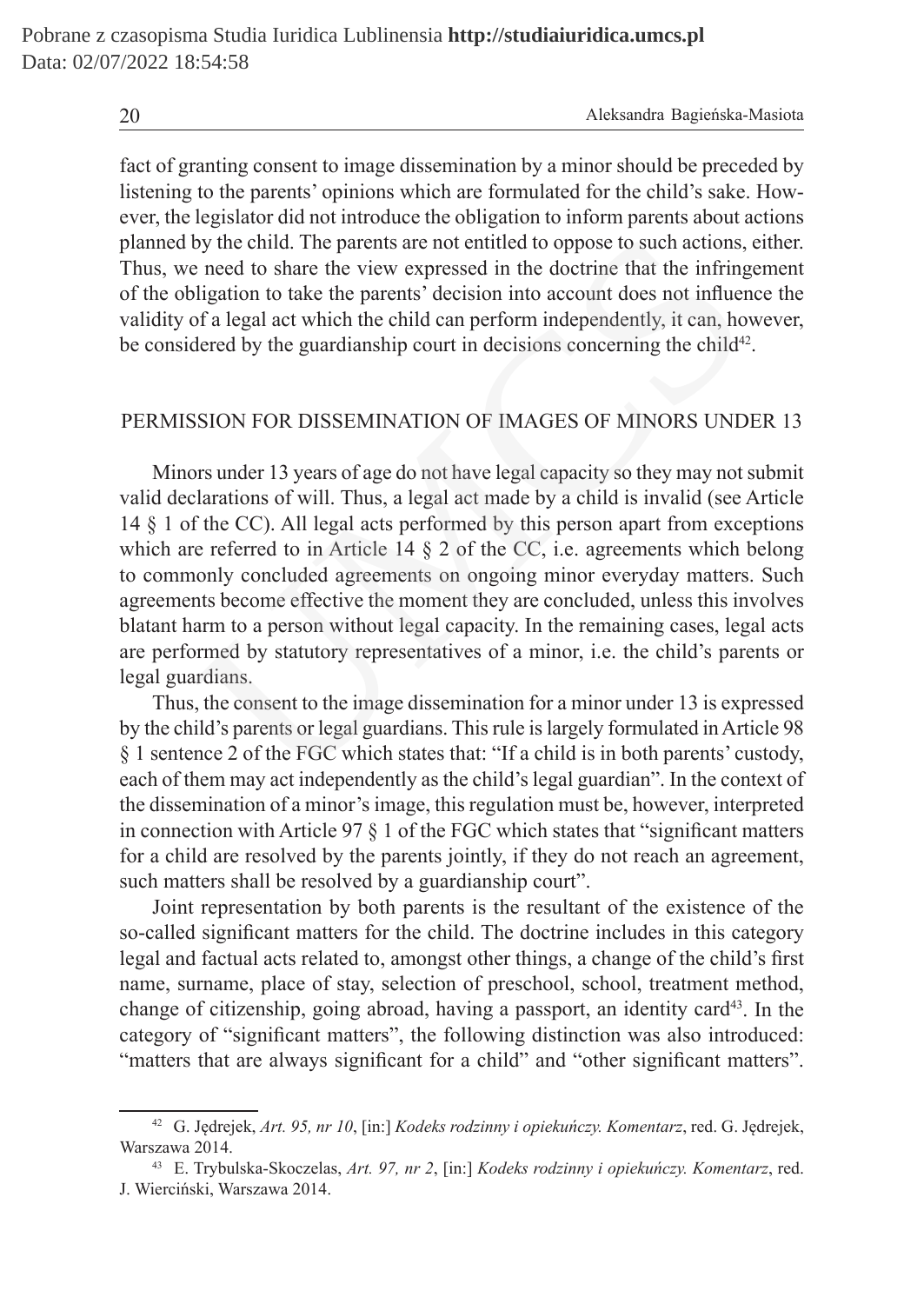| Permission for Dissemination of a Minor's Image |  |
|-------------------------------------------------|--|
|-------------------------------------------------|--|

The first category includes matters which will always have a significant character in connection with the child. A catalogue of these matters corresponds to the ones listed above. "Other significant matters", on the other hand, include "incidentally significant" connected with the manner which will be important only accidentally. They pertain, amongst other things, with ensuring holidays to the child, regulation of his/her lifestyle and also methods of supervising the child<sup>44</sup>.

The qualification of image dissemination to the so-called incidentally important matters implies that there exist situations of the child's image dissemination which are deprived of special importance to which both parents' consent would not be required. This view must be rejected, however, due to the fact that in practice it is difficult to show the line separating the specified categories of dissemination. In the author's opinion, permission for dissemination of a small child's image, must be regarded as belonging, somewhat by nature, to the category of "the child's significant matters" which should be decided on by both parents. This is supported by arguments resulting from the nature of the image which is a legally-protected personal asset. Moreover, the significant permanent importance results from the present possibilities and the nature of means used for image dissemination (Internet). Thus, the child's common recognizability, e.g. in the social media, should be reflected on and a decision should be made by both parents. nt" connected with the manner which will be important only accide<br>tain, amongst other things, with ensuring holidays to the child, regr<br>lifestyle and also methods of supervising the child<sup>44</sup>.<br>qualification of image dissem

As a result of the analysis, it should be concluded that minors with limited legal capacity can freely decide about the dissemination of their image. They have the competence to undertake one-sided authorizing acts. This rule is subject to limitations as minors are under their parents' custody in accordance with the FGC. Granting consent to image dissemination by a minor should be preceded by listening to the parents' opinions which are formulated for the child's sake. However, the parents' opinion is not binding for the child and if a dispute arises, it may be the family court's task to decide what can be considered good for the child. In the context of minors with no legal capacity, granting of permission can be regarded as the child's so-called significant matters which should be decided on by parents jointly<sup>45</sup>.

Incidentally, it should be noted that the solution adopted in Polish law consisting in expanding the child's personal autonomy as he/she matures, and thus the modification of parental authority and the need to take into account these circumstances by state authorities, is consistent with interpretative directives of the principle of child autonomy, mentioned by the Convention on the Rights of the Child<sup>46</sup>. In ac-

<sup>44</sup> T. Sokołowski, [in:] *Kodeks rodzinny i opiekuńczy. Komentarz*, red. H. Dolecki, T. Sokołowski, Warszawa 2013, No. 7.<br><sup>45</sup> This is consistent with the ruling of the judgement of the Court of Appeal in Warsaw of 4 July

<sup>2018,</sup> V ACa 484/17. 46 T. Smyczyński, *op. cit.*, p. 52, 54.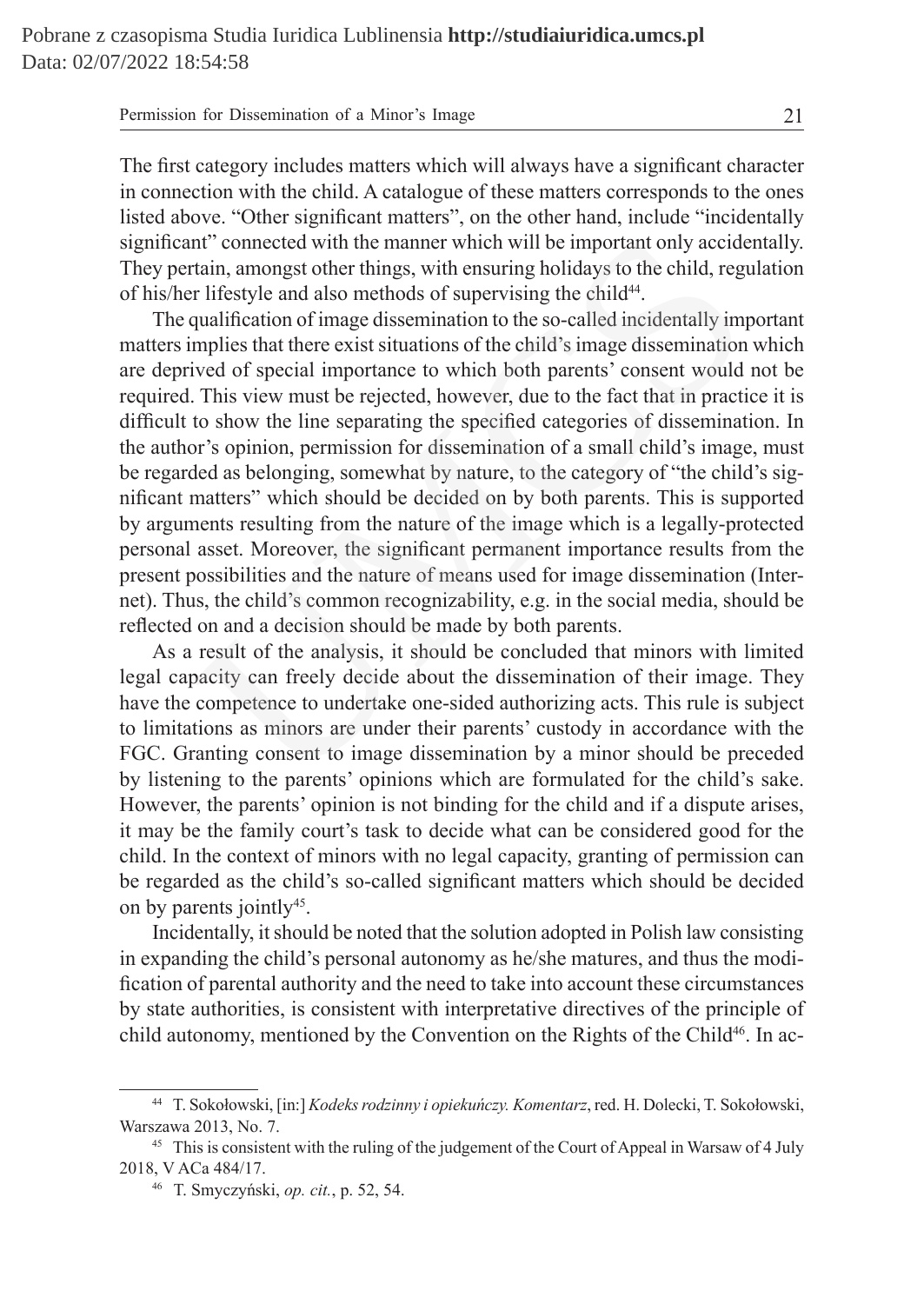cordance with the provisions of the Convention on the Rights of the Child, there are also provisions of the Family and Guardianship Code, which refer to the important role of both parents, equally normalizing the rights and obligations of the child, burdening them with equal responsibility for his or her fate $47$ .

#### **REFERENCES**

- Act of 25 February 1964 Family and Guardianship Code (consolidated text, Journal of Laws 2017, item 682 as amended).
- Act of 23 April 1964 Civil Code (consolidated text, Journal of Laws 2018, item 1025 as amended).
- Act of 4 February 1994 on Copyright and Derivative Rights (consolidated text, Journal of Laws 2018, item 1191 as amended).
- Balcarczyk J., *Prawo do głosu zarys problematyki*, "Zeszyty Naukowe Uniwersytetu Jagiellońskiego. Prace z Wynalazczości i Ochrony Własności Intelektualnej" 2010, nr 2.
- Balcarczyk J., *Prawo do wizerunku i jego komercjalizacja*, Warszawa 2009.
- Banaszczyk Z., *Zgoda poszkodowanego jako okoliczność wyłączająca bezprawność (w świetle odpowiedzialności deliktowej za czyn własny na zasadzie winy)*, Warszawa 1984.
- Barta J., Markiewicz R., [in:] *Media a dobra osobiste*, red. J. Barta, R. Markiewicz, Warszawa 2009.
- Błeszyński J., *Glosa do wyroku Sądu Najwyższego z 27 lutego 2003 roku, IVCKN 1819/00*, "Orzecznictwo Sądów Powszechnych" 2004, nr 6, poz. 75.
- Convention on the Rights of the Child, adopted by the General Assembly of the United Nations on November 20, 1989 (Journal of Laws, 2011, No. 120, item 526).

Ferenc-Szydełko E., *Wizerunek dziecka jako dobro prawnie chronione. Wybrane zagadnienia*, [in:] *Księga jubileuszowa prof. dr. hab. Tadeusza Smyczyńskiego*, red. M. Andrzejewski, Poznań– Szczecin 2008. (g them with equal responsibility for his or her fate<sup>47</sup>.<br>
REFERENCES<br>
February 1964 – Family and Guardianship Code (consolidated text, Journal of Lavs<br>
582 as amended).<br>
Npril 1964 – Civil Code (consolidated text, Journa

- Grzeszczak T., *Prawo do wizerunku i prawo adresata do korespondencji*, [in:] *System Prawa Prywatnego*, t. 13: *Prawo autorskie*, red. J. Barta, Warszawa 2017.
- Grzybowski S., *Ochrona dóbr osobistych według przepisów ogólnych prawa cywilnego*, Warszawa 1957.

Haberko J., *Udostępnianie i publikowanie wizerunku nasciturusa, noworodka i małego dziecka w świetle zasady dobra dziecka*, "Ruch Prawniczy, Ekonomiczny i Socjologiczny" 2013, nr 3.

- Janas A., *Art. 651 , nr 3*, [in:] *Kodeks cywilny. Komentarz*, t. 1: *Część ogólna*, red. M. Fras, M. Habdas, Warszawa 2018.
- Janas A., *Art. 651 , nr 4*, [in:] *Kodeks cywilny. Komentarz*, t. 1: *Część ogólna*, red. M. Fras, M. Habdas, Warszawa 2018.
- Jaros P., *Definicja dziecka*, [in:] *Konwencja o prawach dziecka. Wybór zagadnień (artykuły, komentarze)*, Warszawa 2015.
- Jędrejek G., *Art. 95, nr 10*, [in:] *Kodeks rodzinny i opiekuńczy. Komentarz*, red. G. Jędrejek, Warszawa 2014.

Judgement of the Court of Appeal in Warsaw of 3 September 1997, I ACa 148/97, LEX No. 32440. Judgement of the Court of Appeal in Warsaw of 12 February 1998, I ACa 1044/97, LEX No. 81433. Judgement of the Court of Appeal in Kraków of 20 July 2004, I ACa 564/04, LEX No. 142138.

Judgement of the Court of Appeal in Warsaw of 17 July 2009, VI ACa 5/09, "Monitor Prawniczy" 2011, nr 5.

<sup>47</sup> *Ibidem*, p. 54.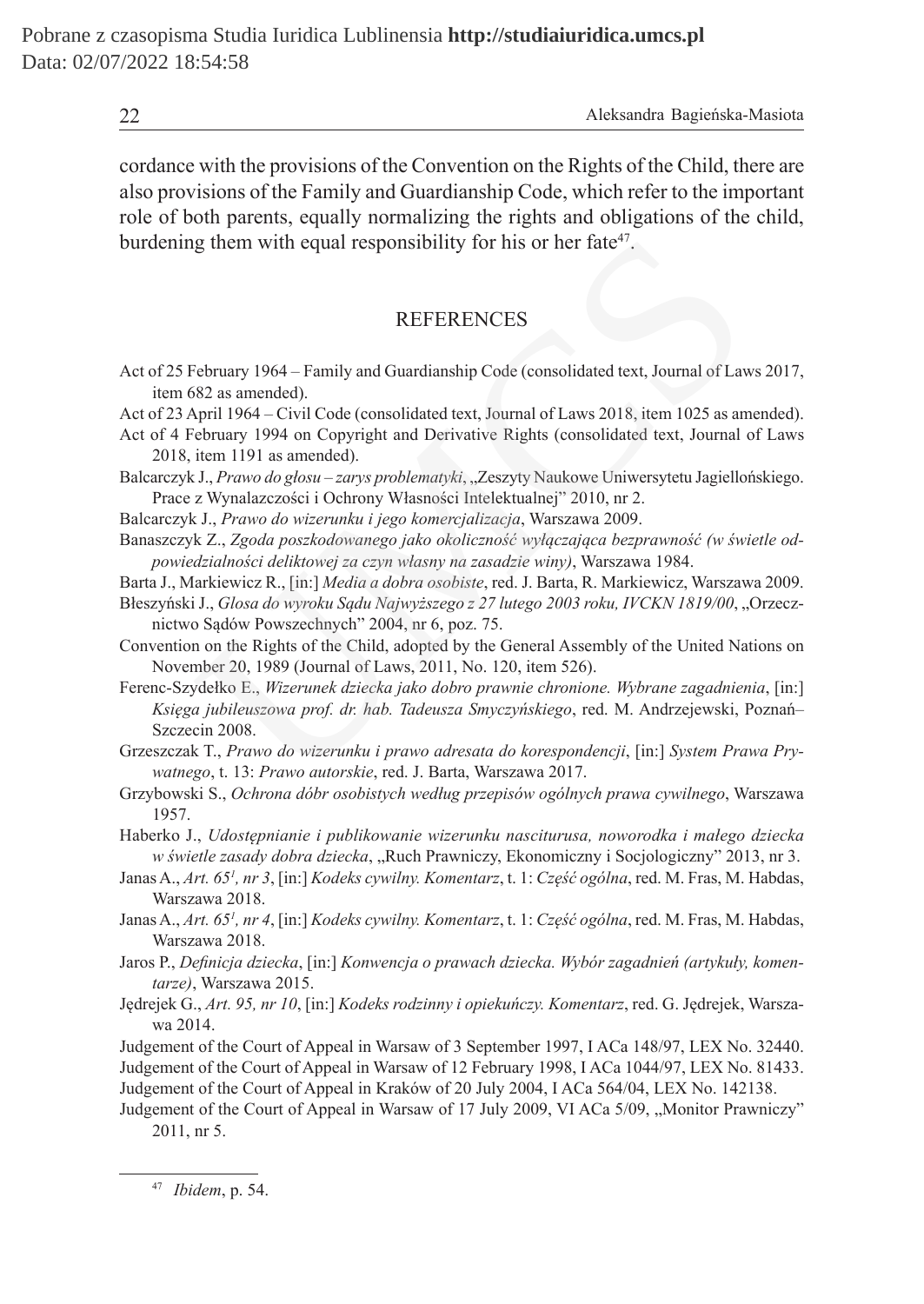Permission for Dissemination of a Minor's Image 23

Judgement of the Court of Appeal in Poznań of 2 September 2010, I ACa 620/10, LEX No. 756690. Judgement of the Court of Appeal in Warsaw of 7 July 2012, I ACa 612/12, LEX No. 1281102. Judgement of the Court of Appeal in Gdańsk of 25 October 2012, I ACa 814/12, LEX No. 1305947. Judgement of the Court of Appeal in Katowice of 6 September 2013, IAca 519/13, LEX No. 1381379. Judgement of the Court of Appeal in Warsaw of 4 July 2018, V ACa 484/17.

- Judgement of the Supreme Court of 27 February 2003, IV CKN 1819/00, "Biuletyn Izby Cywilnej Sądu Najwyższego" 2003, nr 10. Using and Kalendary of Aluly 2018, VACa 484/17.<br>
To the Court of Appeal in Warsaw of 4 July 2018, VACa 484/17.<br>
Let no. 1<br>
of the Court of Appeal in Warsaw of 4 July 2018, VACa 484/17.<br>
Najwyższego" 2003, nr 10.<br>
of Supre
- Judgement of Supreme Court of 25 May 2004, IV CK 330/03, "Biuletyn Sadu Najwyższego" 2004, nr 11.

Judgement of the Supreme Court of 27 September 2013, I CSK 739/12, LEX No. 1415494.

Łoszewska-Orłowska M., *Zakaz publikacji w prasie danych osobowych i wizerunków osób publicznych podejrzewanych lub oskarżonych o przestępstwo*, Warszawa 2018.

Matlak A., *Cywilnoprawna ochrona wizerunku*, "Kwartalnik Prawa Prywatnego" 2004, nr 2.

*Prawo autorskie i prawa pokrewne. Komentarz*, red. D. Flisak, Warszawa 2015.

Radwański Z., [in:] *System Prawa Cywilnego*, t. 2: *Prawo cywilne. Część ogólna*, red. Z. Radwański, Warszawa 2008.

Radwański Z., *Prawo cywilne – część ogólna*, Warszawa 1994.

- Sieńczyło-Chlabicz J., Przedmiot, podmiot i charakter prawa do wizerunku, "Przegląd Ustawodawstwa Gospodarczego" 2003, nr 8.
- Sieńczyło-Chlabicz J., *Rozpowszechnianie wizerunku osób powszechnie znanych*, "Przegląd Prawa Handlowego" 2003, nr 9.

Sieńczyło-Chlabicz J., Banasiuk J., *Cywilnoprawna ochrona wizerunku osób powszechnie znanych w dobie komercjalizacji dóbr osobistych*, Warszawa 2014.

Smyczyński T., *Pojęcie i status osobowy dziecka w świetle Konwencji o prawach dziecka i prawa*  polskiego, "Państwo i Prawo" 1991, z. 4.

- Sobolewski P., *Art. 24, nr 20*, [in:] *Kodeks cywilny. Komentarz*, t. 1: *Część ogólna. Przepisy wprowadzające Kodeks cywilny. Prawo o notariacie (art. 79–95 i 96–99)*, red. K. Osajda, Warszawa 2018.
- Sokołowski T., [in:] *Kodeks rodzinny i opiekuńczy. Komentarz*, red. H. Dolecki, T. Sokołowski, Warszawa 2013.
- Stefaniuk K., *Naruszenie prawa do wizerunku przez rozpowszechnianie podobizny*, "Państwo i Prawo" 1970, z. 1.
- Sydor A., *Dziecko w świetle fleszy problematyka prawna ochrony dóbr osobistych*, "Zeszyty Naukowe Uniwersytetu Jagiellońskiego. Prace z Wynalazczości i Ochrony Własności Intelektualnej" 2013, nr 121.
- Sydor-Zielińska A., *Rozpowszechnianie wizerunku małoletniego na podstawie art. 81 ust. 2 ustawy o prawie autorskim i prawach pokrewnych*, "Zeszyty Naukowe Uniwersytetu Jagiellońskiego. Prace z Wynalazczości i Ochrony Własności Intelektualnej 2017, nr 4.
- Szpunar A., *Zgoda uprawnionego w zakresie ochrony dóbr osobistych*, "Ruch Prawniczy, Ekonomiczny i Socjologiczny" 1990, nr 1.
- Ślęzak P., *Prawo autorskie. Wzory umów z komentarzem*, Warszawa 2015.
- Ślęzak P., *Umowy w zakresie współczesnych sztuk wizualnych*, Warszawa 2015.
- Ślęzak P., *Ustawa o prawie autorskim i prawach pokrewnych*, Warszawa 2017.
- Trybulska-Skoczelas E., *Art. 97, nr 2*, [in:] *Kodeks rodzinny i opiekuńczy. Komentarz*, red. J. Wierciński, Warszawa 2014.
- *Ustawa o prawie autorskim i prawach pokrewnych. Komentarz*, red. J. Barta, R. Markiewicz, Warszawa 2011.